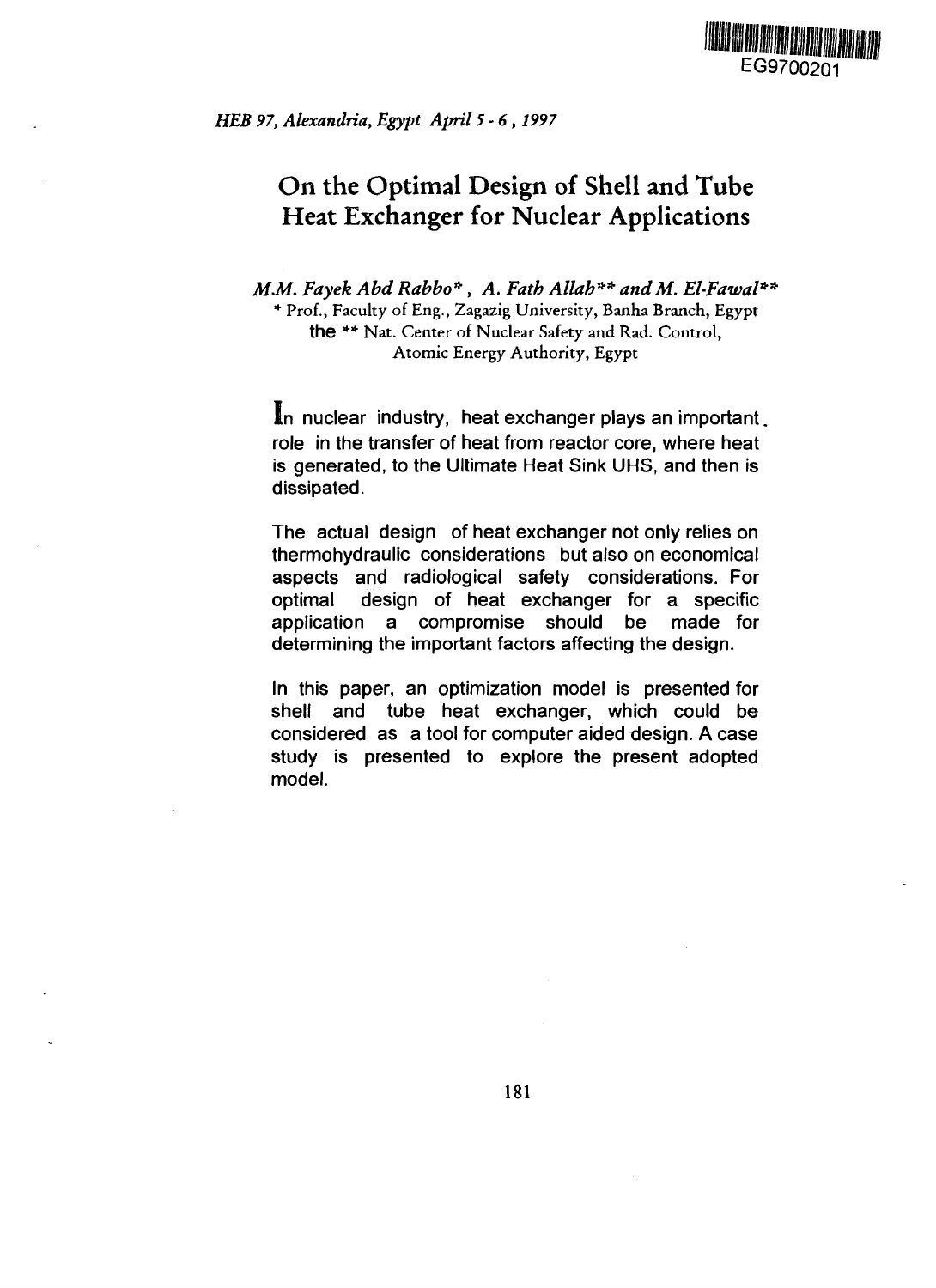# ON THE OPTIMAL DESIGN OF SHELL- AND -TUBE HEAT EXCHANGER FOR NUCLEAR APPLICATIONS

M. M. Fayek abd Rabbo $^{\rm l}$ , Abd El-Salam Fathallah $^{\rm 2}$  and M.M.El-Fawal $^{\rm 2}$ 1. Prof., Faculty of Engg,. Zagazig University, Banha Branch 2.Nat.Centre of Nuclear safety and Rad.Control, Atomic Energy Authority

# **ABSTRACT**

In the nuclear industry, heat exchanger plays an important role in the transfer of heat from reactor core, where heat is generated, to the Ultimate Heat Sink (UHS), and then is dissipated.

The actual design of heat exchanger for nuclear applications not only relied on thermohydraulic considerations but also on economical aspects and radiological safety considerations. For optimal design of heat exchanger for specific application a compromise should be specified for determining the important factors affecting the design.

In this paper, an optimization model is presented for shell and tube heat exchanger, which could be considered as a tool for computer aided design. A case study is presented to explore the present adopted model.

### **KEY WORDS**

Heat Exchanger, Shell-and-Tube, Optimization, Design, Nuclear Safety.

#### **NOMENCLATURE**

| A                                | $=$                                                                                        | area of heat transfer, $m^2$ .                                                                            |  |  |
|----------------------------------|--------------------------------------------------------------------------------------------|-----------------------------------------------------------------------------------------------------------|--|--|
| В,                               | correction factor to account for friction due to sudden contraction, sudden expansion, and |                                                                                                           |  |  |
|                                  |                                                                                            | reversal of flow direction, dimensionless.                                                                |  |  |
| $B_{o}$                          | $=$                                                                                        | correction factor to account for friction due to reversal of flow direction, recrossing of                |  |  |
|                                  |                                                                                            | tubes, and variation in cross section, dimensionless.                                                     |  |  |
|                                  | $=$                                                                                        | heat capacity, $Kj./kg$ <sup>o</sup> k prime refers to process fluid.                                     |  |  |
|                                  | $=$                                                                                        | installed cost of heat exchanger per unit of outside-tube heat-transfer area, L. $E/m2$ .                 |  |  |
| $C_p$<br>$C_A$<br>$C_i$<br>$C_o$ | $=$                                                                                        | cost for supplying. N.m. to pump the fluid through the inside of the tubes, L. $E/m2$ .                   |  |  |
|                                  | ⋍                                                                                          | cost for supplying 1m. N.m to pump the fluid through the shell side of the exchanger,                     |  |  |
|                                  |                                                                                            | E/N.m.                                                                                                    |  |  |
| $C_{T}$                          | =                                                                                          | total annual variable cost for heat exchanger and its operation, L. E. / year.                            |  |  |
| $C_{u}$                          | $=$                                                                                        | cost of utility fluid, L.E. /kg.                                                                          |  |  |
| D                                | $\equiv$                                                                                   | diameter or distance, m.                                                                                  |  |  |
| $D_c$                            | =                                                                                          | clearance between tubes to give smallest free area across shell axis, m.                                  |  |  |
| E                                | $=$                                                                                        | power loss per unit of outside-tube heat-transfer area, N.m. / h.m <sup>2</sup> .                         |  |  |
| $F_{\rm F}$                      | =                                                                                          | Fanning friction factor for isothermal flow, dimensionless.                                               |  |  |
|                                  | =                                                                                          | special friction factor for shell-side flow, dimensionless.                                               |  |  |
| $F_c$                            | ≕                                                                                          | friction due to sudden contraction, N.m./ kg.                                                             |  |  |
|                                  | $=$                                                                                        | friction due to sudden enlargement, N.m./kg.                                                              |  |  |
| $F_T$                            | =                                                                                          | correction factor on logarithmic-mean $\Delta t$ for counterflow to give mean $\Delta t$ , dimensionless. |  |  |
| G                                | =                                                                                          | mass velocity inside tubes, kg/m <sup>2</sup> .                                                           |  |  |
| G,<br>≕                          |                                                                                            | shell-side mass velocity across tubes based on the minimum free area between baffles across               |  |  |
|                                  |                                                                                            | the shell axis, $kg/h$ . $m2$ .                                                                           |  |  |
| h                                | ≕                                                                                          | film coefficient of heat transfer, $w/m^2$ .k.                                                            |  |  |
| $H_{y}$                          | =                                                                                          | hours of operation per year, h/year.                                                                      |  |  |
| K                                | $=$                                                                                        | thermal conductivity, w/m.k.                                                                              |  |  |
| $K_{\rm F}$<br>$=$               |                                                                                            | annual fixed charges including maintenance, expressed as a fraction of the initial cost for               |  |  |
|                                  |                                                                                            | the completely installed unit, dimensionless.                                                             |  |  |
| L                                | $=$                                                                                        | heated length of straight tube or length of heat-transfer surface, m.                                     |  |  |
| $n_{d}$                          | =                                                                                          | number of baffle spaces = number of baffles plus one, dimensionless.                                      |  |  |
| $n_p$                            | $=$                                                                                        | number of tube passes, dimensionless.                                                                     |  |  |
| N.                               | $=$                                                                                        | number of clearances between tubes for flow of shell-side fluid across shell axis,                        |  |  |
|                                  |                                                                                            | dimensionless.                                                                                            |  |  |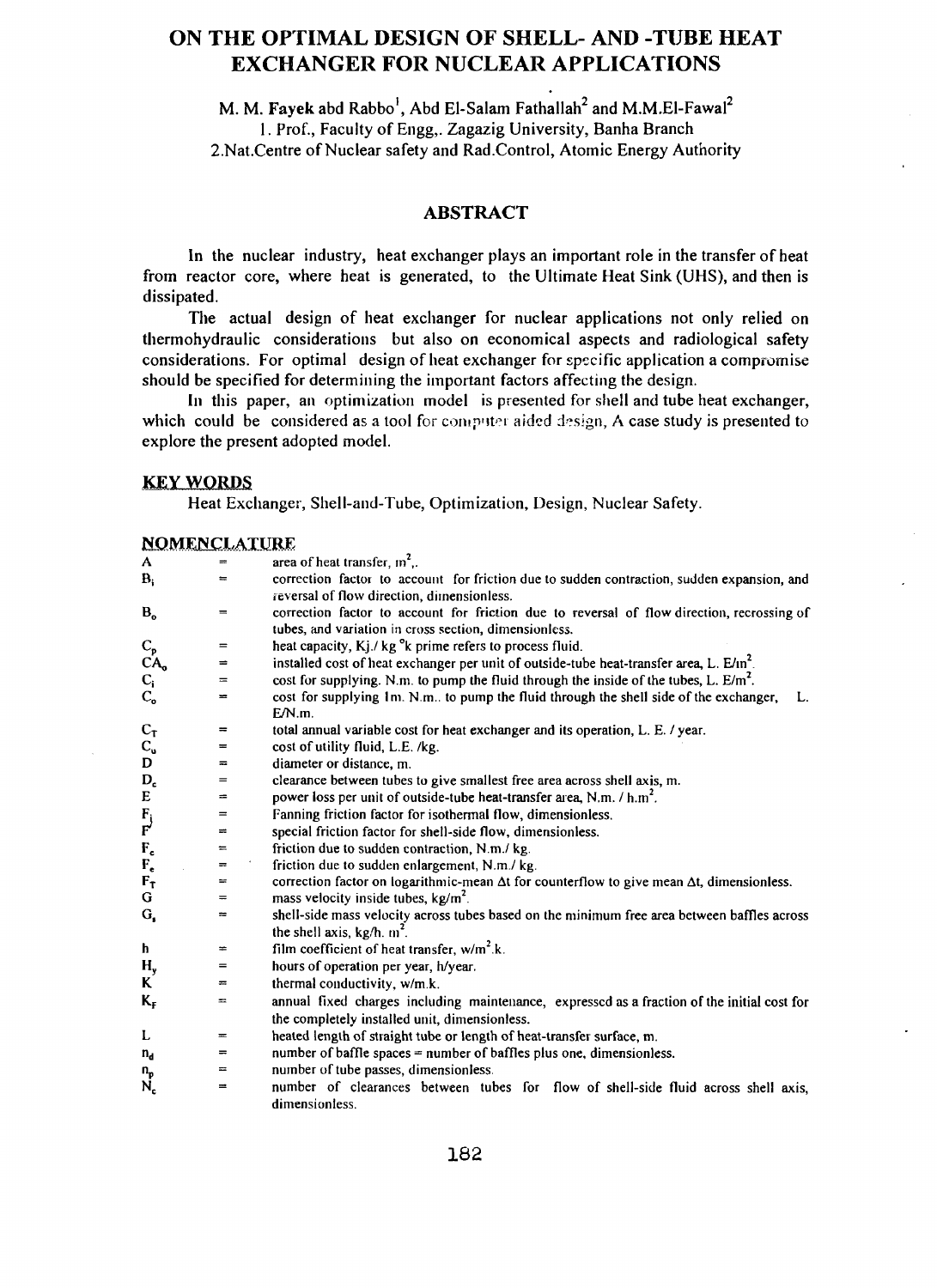| N,                                   | =                               | number of rows of tubes across which shell fluid flows, dimensionless.                                                                    |
|--------------------------------------|---------------------------------|-------------------------------------------------------------------------------------------------------------------------------------------|
| $N_T$                                | =                               | total number of tubes in exchanger = number of tubes per pass. $n_{p'}$ dimensionless.                                                    |
| N <sub>v</sub>                       | =                               |                                                                                                                                           |
|                                      | $=$                             | number of rows of tubes in a vertical tier, dimensionless.                                                                                |
| q<br>R                               | $=$                             | rate of heat transfer, (w).<br>temperature ratio for evaluating $F_{Y}$ dimensionless.                                                    |
| $R_{dw}$                             | $=$                             |                                                                                                                                           |
| s                                    |                                 | combined resistance of tube wall and scaling or dirt factors, $[w/m^2.k]$ .                                                               |
|                                      | $=$                             | temperature ratio for evaluation $F_T$ dimensionless;.                                                                                    |
| $S_i$                                | $=$                             | cross-sectional flow area inside tubes per pass, $m2$ .                                                                                   |
| $S_{o}$                              | $=$                             | shell-side free-flow area across the shell axis, $m2$ .                                                                                   |
| t                                    | $\equiv$                        | temperature, °c, subscript 1 refers to the entering temperature, and subscript 2 refers to the                                            |
|                                      |                                 | leaving temperature.                                                                                                                      |
| ť                                    | $=$                             | temperature of second fluid in a heat exchanger, °c.                                                                                      |
| T                                    | $=$                             | absolute temperature <sup>o</sup> K                                                                                                       |
| U                                    | $=$                             | overall coefficient of heat transfer, w/m <sup>2</sup> .k.                                                                                |
| V                                    | $=$                             | velocity, m/h.                                                                                                                            |
| V                                    | ÷                               | velocity, m/s.                                                                                                                            |
| W                                    | $=$                             | mass flowrate, kg/h.                                                                                                                      |
| W                                    | $\equiv$                        | total mass flowrate of process fluid, kg/h.                                                                                               |
| X                                    | $=$                             | length of conduction path, m.                                                                                                             |
| $X_{L}$                              | $\equiv$                        | ratio of pitch parallel to flow to tube diameter.                                                                                         |
| $\mathbf{x}_{\mathbf{r}}$            | $\equiv$                        | ratio of pitch transverse to flow to tube diameter.                                                                                       |
| Greek Symbols:                       |                                 |                                                                                                                                           |
| Δ                                    | $\equiv$                        | Δt designates temperature-difference driving force, °c; $\Delta t_1 = t'_2 - t_1$ ; $\Delta t_2 = t'_1 - t_2$ ; $\Delta P$ and $\Delta p$ |
|                                      |                                 | designate pressure drop; $\Delta p = -\Delta P$ .                                                                                         |
| λ                                    | $\equiv$                        | Lagrangian multiplier, dimensionless.                                                                                                     |
| μ                                    | $\equiv$                        | absolute viscosity, Kg/(h) (m).                                                                                                           |
| ρ                                    | $\equiv$                        | density, kg/m <sup>3</sup> .                                                                                                              |
| φ                                    | $\equiv$                        | correction factor for nonisothermal flow, diminsionless.                                                                                  |
| $\Psi$ , $\Psi_{o}$                  | =                               | dimensional factors for evaluation of $E_i$ and $E_o$ .                                                                                   |
|                                      |                                 |                                                                                                                                           |
| Subscripts<br>b                      | $\displaystyle \qquad \qquad =$ | bulk                                                                                                                                      |
|                                      | $=$                             | convection                                                                                                                                |
| c                                    | $=$                             | conduction                                                                                                                                |
| $\mathbf{c}_{\mathbf{o}}$<br>d       | $=$                             | dirt or fouling                                                                                                                           |
| f                                    | $\equiv$                        |                                                                                                                                           |
| i                                    | $\equiv$                        | across film or at average film temperature.                                                                                               |
| L                                    | $\equiv$                        | inside pipe or tube, based on average bulk temperature.                                                                                   |
|                                      | $\equiv$                        | liquid at average liquid temperature.<br>mean.                                                                                            |
| m                                    | $\equiv$                        | per tube                                                                                                                                  |
| $\mathbf{n}_{\rm o}$<br>$\mathbf{o}$ | $\equiv$                        | outside pipe or tube, based on average bulk temperature.                                                                                  |
|                                      | $=$                             | original                                                                                                                                  |
| о,<br>oa                             | $=$                             | overall.                                                                                                                                  |
| W                                    | $\equiv$                        | tube or pipe wall, based on temperature at wall surface.                                                                                  |
| u                                    | $=$                             | utility                                                                                                                                   |
| 1                                    | $\equiv$                        | inlet                                                                                                                                     |
| 2                                    | $=$                             | exit                                                                                                                                      |
|                                      |                                 |                                                                                                                                           |

# INTRODUCTION

In nuclear reactors, the amount of reactor power generation is limited by thermal rather than by nuclear considerations. The reactor core must be operated at such a power level, that with the best available heat- removal system, the temperature of the fuel and cladding any where in the core must not exceed safe limits. Otherwise, accidents leading to fuel element meltdown could happen causing radiological releases. Thus., the optimum design of reactor cooling system would result on extracting heat from the reactor core without exceeding the design SAFE LIMITS [1]. Heat generated in reactor core is transferred to the Ultimate Heat Sink (UHS) through Reactor Cooling System (RCS). Figure. (1) present (RCS) for Egypt first Research Reactor and Figure (2) presents as Schematic Idealization of a PWR Power Generating System.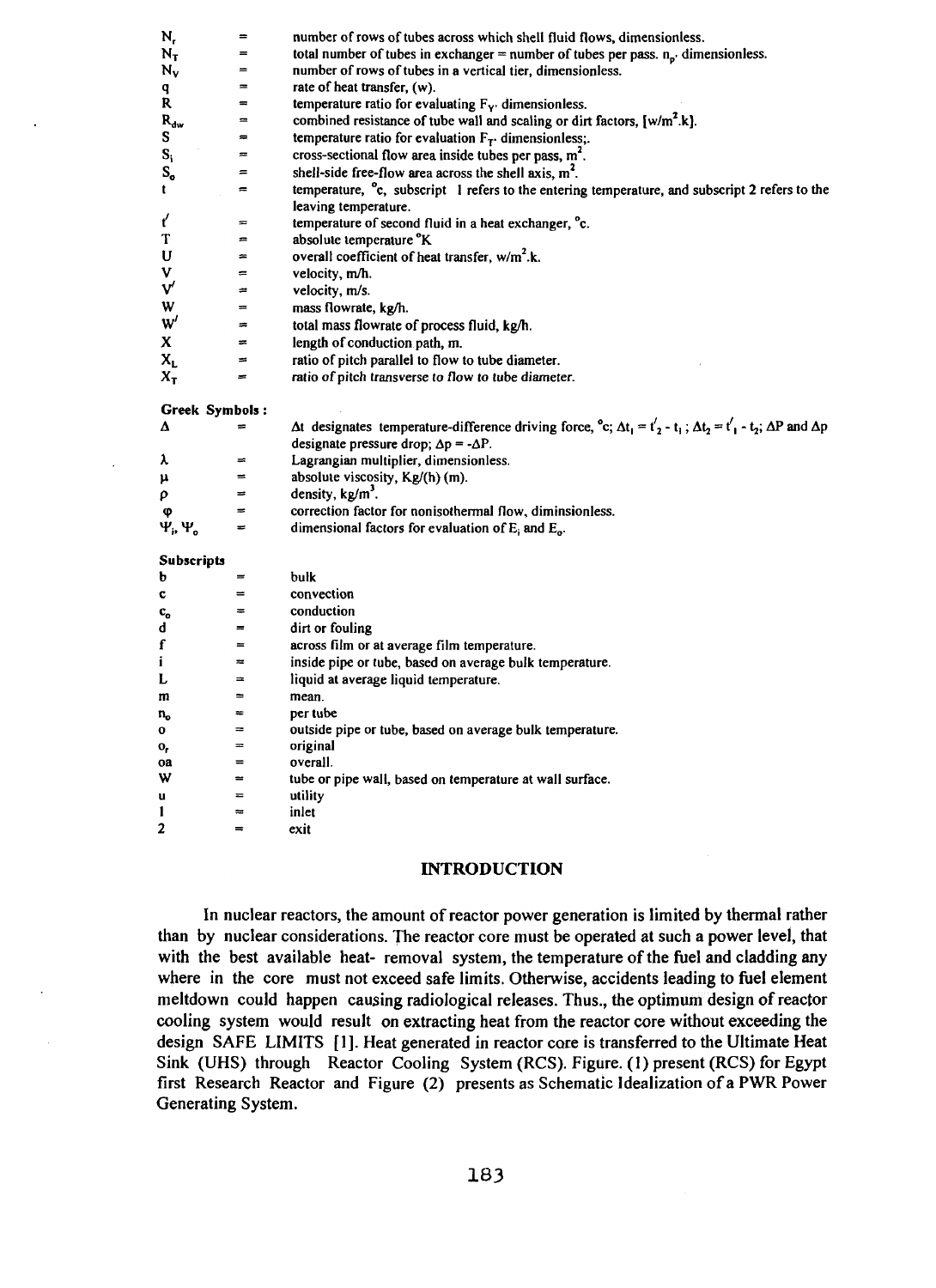The coolant in the RCS of most nonpower reactors serves more functions than just efficient removal of heat [2]. The coolant can act as a radiation shield for the reactor, In many designs the reactor coolant also act as a core moderator and reflector. The reactor coolant system design is based on selecting among inter dependent parameters, including thermal power level, research capability, available fuel type, reactor core physics requirements and radiation shielding, [2],[3] and [4]. The Design Bases of the features of RCS is to respond to potential accidents or to mitigate the consequences of potential accidents.

Nuclear Regulatory Body has a stringent requirements for Construction materials and Fabrication specification of safety related components and coolant quality requirements operation and shutdown conditions including PH and conductivity as a minimum for giving construction permit and operation permit for nuclear installations.

The essential components in RCS are:- heat source (reactor core), heat sink (heat exchanger), pumps, piping, valves, control and safety instrumentation interlocks and other related subsystems. Thus, heat exchanger represents one of the essential components in RCS, and the optimal design for nuclear application is an optimization between functional requirements of heat exchanger, nuclear safety requirements in the design and total cost of production per unit of production or per unit time.

Heat Exchangers are in so many sizes, types, configurations and flow arrangements according to its application. However, it could be classified according to either transfer process, number of fluids, surface compactness heat transfer mechanisms, constructions and flow arrangements  $[5]$  and  $[6]$ . The shell and tabe lield exchange is the most common of the various type of heat transfer equipment use in industry. It is desirable for high pressure operations. Fur an optimum, safe and economic, design most favorable conditions should be chosen. The optimum economic design occurs at the conditions where the total annual costs of Heat exchanger is a minimum [7] and *[&].*

The reactor coolant flow and temperatures is specified a prior from reactor core thermohydraulics. Thus, the flow of secondary coolant and temperatures are depending on the design of heat exchanger. In general, increased flow velocity results in large coefficient of heat transfer and consequently less heat transfer area and whence lower heat exchanger costs for a given rate of heat transfer. On the other hand, the increased fluid velocity causes an increased in pressure drop and greater pumping costs.

The optimum economic design occurs at the conditions where the total cost is a minimum. Therefore, the basic problem is to minimize the sum of the variables for annual costs for the heat exchanger and its operation and maintenance [9],[10]. Thus, the main objective of this study is to devise a procedure for an economical and safe design for heat exchanger suitable foe nuclear installations.

# RADIATION EFFECTS

in 19

In principle, the overall safety objective for nuclear reactor is to protect individual, society and the environment by establishing and maintaining an effective defense against radiological hazards.

The more detailed radiation protection objective in design is to ensure that the operation and utilization of nuclear reactor and its associated systems are justified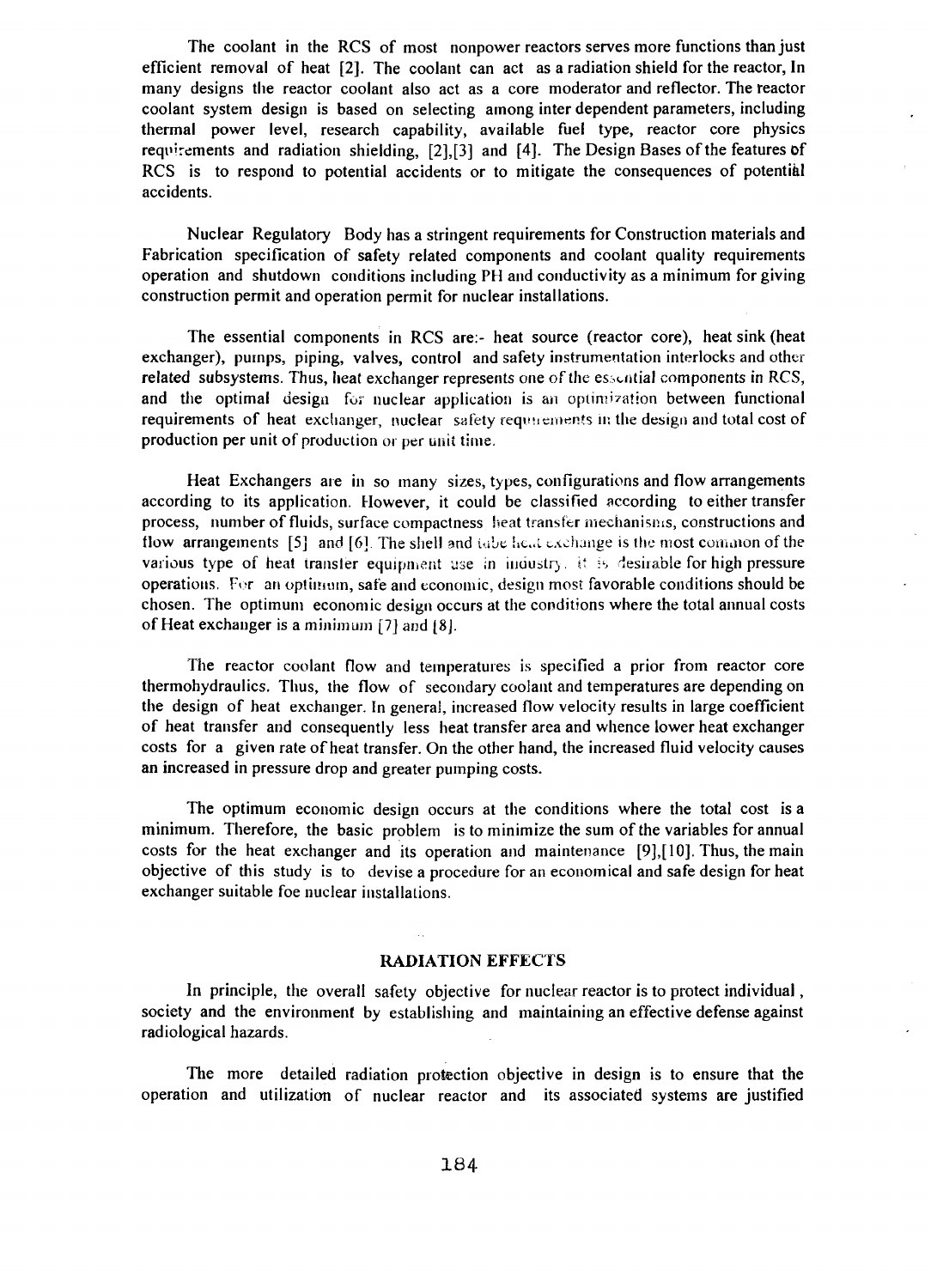(justification principle) to ensure that during operational states of the reactor the radiation exposure of site personnel and the public remains below limits prescribed by national authorities and is kept as low as reasonably achievable (ALARA) (optimization principle). Also to ensure mitigation of radiation exposure in case of accidents (Intervention principle,) [2] and [12].

So, the optimum design of heat exchanger equipment for nuclear reactor utilization should ensure radiation optimization principle (ALARA) Optimization Principle and Intervention Principle. Heat Exchanger in reactor cooling system is one of the equipment important to safety (safety related) for which dynamic qualification should be performed. This qualification is performed considering general design criteria for nuclear installation bases, combining effects of normal and accident conditions with the effects of natural phenomena such as earthquake.

#### SHELL AND TUBE HEAT EXCHANGER

The shell and tube heat exchanger is the most common of the various types of heat transfer equipment used in industry. Although it is not especially compact, however it is robust and its shape makes it well suited to pressure operation, it is also versatile and it can be designed to suit almost any application. Figure (3) presents a schematic diagram for Shell and Tube heat exchanger.

# **OPTIMUM DESIGN OF HEAT EXCHANGERS**

The optimum economic design of heat exchanger occurs at the condition where the sum of the total annual costs for the exchanger and its operation is a minimum.

The variable annual costs of importance are the fixed charges on the equipment, the cost for the utility fluid, and the power cost for pumping the fluids through the exchanger. The total annual cost for optimization, Therefore, Can be represented by the following equation:

$$
C_{t} = A_{o}K_{f}C_{Ao} + w_{u}H_{y}C_{u} + A_{o}E_{i}H_{y}C_{i} + A_{o}E_{o}H_{y}C_{o}
$$
 (1)

The heat transfer area  $A_0$  could be related to the flow rates and the temperature changes by an overall heat balance, and the rate equation. Therefore  $A_0$  could be the tepresented as a function of h<sub>i</sub>, h<sub>o</sub>, and,  $\Delta t_2$  as shown by the following equation:

$$
\frac{\Delta t_m}{q} = \frac{1}{U_o A_o} = \frac{1}{A_o} \left( \frac{D_o}{D_h h_i} + \frac{1}{h_o} + R_{dv} \right)
$$
 (2)

$$
\frac{F_r(\Delta t_1 - \Delta t_1)}{q \ln(\Delta t_1 / \Delta t_1)} = \frac{1}{U_o A_o} = \frac{1}{A_o} \left( \frac{D_o}{D_i h_i} + \frac{1}{h_o} + R_{av} \right)
$$
(3)

Power loss inside and outside tubes for conditions of turbulent flow and shell, side fluid flowing in a direction normal to the flow are developed as follows [7]

# **Power loss inside tubes**

$$
\Delta P_i = \frac{B_i^2 f_i G^2 L_w}{g_c \rho_i D_i \Phi_i} = \frac{2 f_i G_i^2 L_w}{g_c \rho_i D_i \Phi_i t} + (F_c + F_c + F_i) n_e \rho_i
$$
\nwhere  
\n
$$
\Phi_i = 1.02 \left(\frac{\mu_i}{\mu_w}\right)^{0.14}
$$
\n
$$
A_0 = N_i \pi D_0 L
$$
\n
$$
f_i = \frac{0.046}{(N_{\text{Re}})^{-0.2}} = \frac{0.046}{(D_i G / \mu_i)^{0.2}}
$$
 (For turbulent flow in tubes.).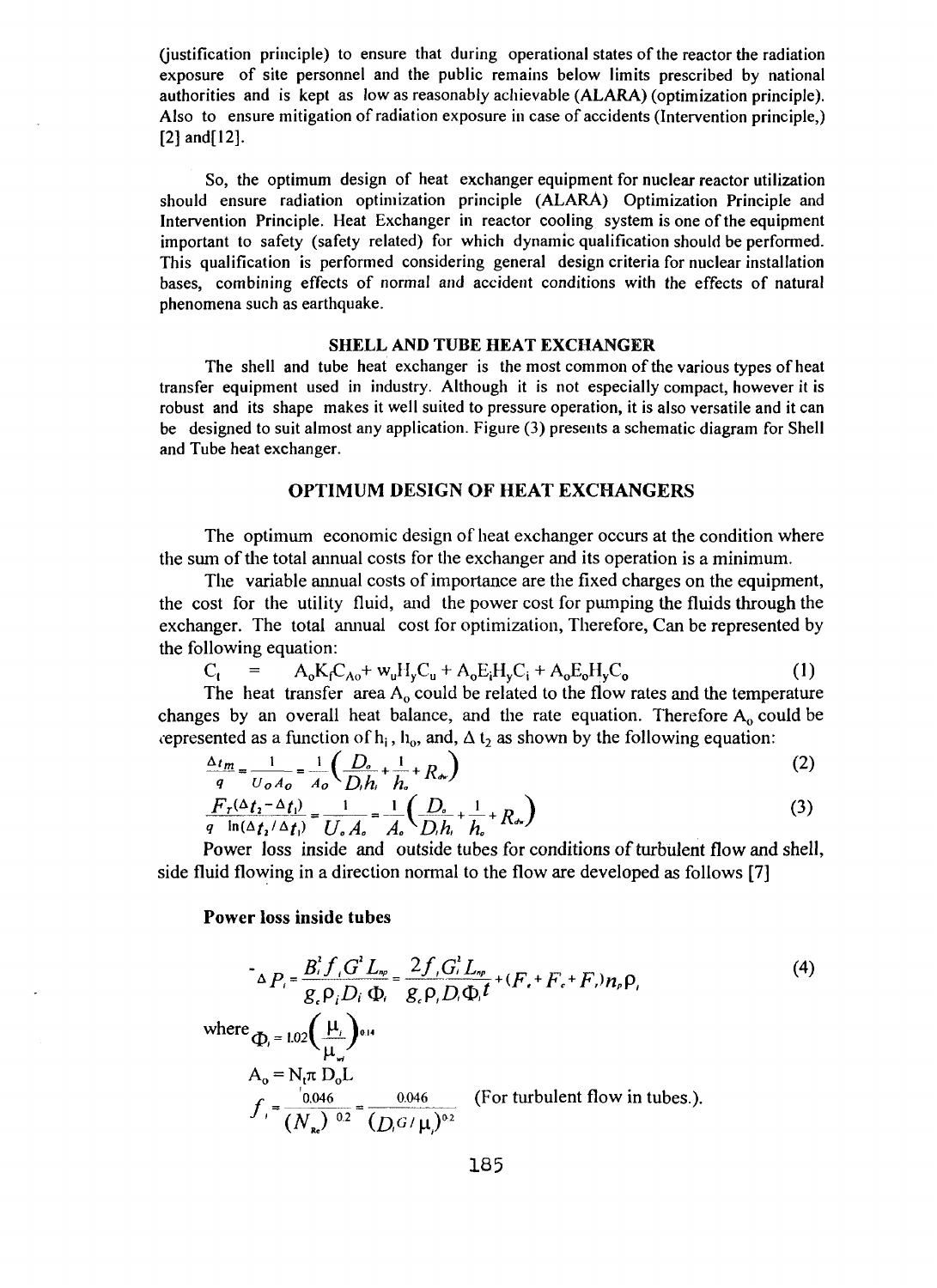$$
S_i = \text{cross-sectional flow area inside tubes per pass} \left( S_i = \frac{\pi D_i^2 N_i}{4n_p} \right)
$$

# **Power loss inside tubes** :

$$
E_{i} = \frac{-\Delta p_{i} w_{i}}{\rho_{i} A_{o}} = \frac{-\Delta p_{i} GS_{i}}{\rho_{i} A_{o}} = \frac{-\Delta p_{i} GD_{i}^{2}}{4\rho_{i} D_{o} Ln_{p}} = \frac{0.023 B_{i} \mu_{i}^{0.2} D_{i}^{0.8} G^{2.8}}{g_{c} D_{o} \rho_{i} \Phi_{i}}
$$
(5)

Combining Eqs. (A), (B), and (C),

**The mass rate inside tubes in given by:**

$$
\frac{h_i D_i}{k_i} = 0.023 \left( \frac{D_i G}{\mu_i} \right)^{0.1} \left( \frac{C_{\mu} \mu_i}{k_i} \right)^{k} \left( \frac{\mu_i}{\mu_{\omega}} \right)^{0.14}
$$
\n
$$
G = \left[ \frac{h_i D_i^{0.2} \mu_i^{0.1}}{0.023 k_i} \left( \frac{k_i}{C_{\mu} \mu_i} \right)^{k} \left( \frac{\mu_{\omega,114}}{\mu_i} \right) \right]^{1.25} \tag{6}
$$

Substitute the value of  $\Phi_i$  in Eq. (5), then

$$
E_{i} = \frac{D_{i}^{3} \mu_{i}^{10} (\mu_{w}^{1/2} \mu_{i}^{10/2})^{0.63}}{(1.02)(0.023)^{23} g_{i} D_{v} D_{v}^{2} k_{i}^{2.33} c_{w}^{11/2}}
$$
(7)

# **Power** Loss outside Tubes

$$
-\Delta p_o = \frac{B_s^2 f' N_c G_s^2}{g_c \rho_s} \tag{8}
$$

The power loss outside tubes can be calculated from the following equation.

$$
E_0 = -\Delta p_e w_e = -\Delta p_e G_e S_e = -\Delta p_e G_e S_e
$$
  
\n
$$
\rho_e A_e = \rho_e A_e = \rho_e N_e \pi D_e L
$$
 (9)

where:  
\n
$$
S_0 = N_c D_c L
$$
\n
$$
f' = b_0 \left( \frac{D_c G_i}{\mu_\rho} \right)^{10} \text{ (For turbulent flow across tubes,)}
$$
\n
$$
B = 0.82 \text{ (a) and (9). Then:}
$$

Combining Eqs. (8)and (9), Then:

$$
E_0 = \frac{2 B_o b_o \mu_{j_o}^{0.15} D_e G_i^{2.15} N_r N_r}{\pi g_c D_o^{1.15} \rho_o^2 n_b N_r}
$$
  

$$
\frac{h_o D_o}{k_o} = \frac{a_o}{F} \left( \frac{D_o G_i}{\mu_o} \right)^{0.6} \left( \frac{c_{po} \mu_o}{k_o} \right)^{1/2}.
$$
 (10)

The shell-side mass velocity across tubes is give by.

$$
G_{s} = \left[\frac{h_{o}D_{o}^{0.4} \mu_{o}^{0.6} F_{\cdot}}{k f_{o} a_{o}} \left(\frac{k_{o}}{c_{\rho o} \mu_{o}}\right)^{\frac{1}{2}}\right]^{1/2}
$$
(11)

Combining Eqs. (10) and (11), Then :

$$
E_0 = \frac{1}{h_o^{4.75}} \frac{B_o N_c N_c^2 b_o D_c D_o^{0.75} F_s^{4.75} \mu_{\rho}^{142}}{B_o N_c^4} \tag{12}
$$

**For** staggered tubes:

$$
a_0 = 0.33 \qquad b = 0.23 + \frac{0.11}{(x_7 - 1)^{1.08}}
$$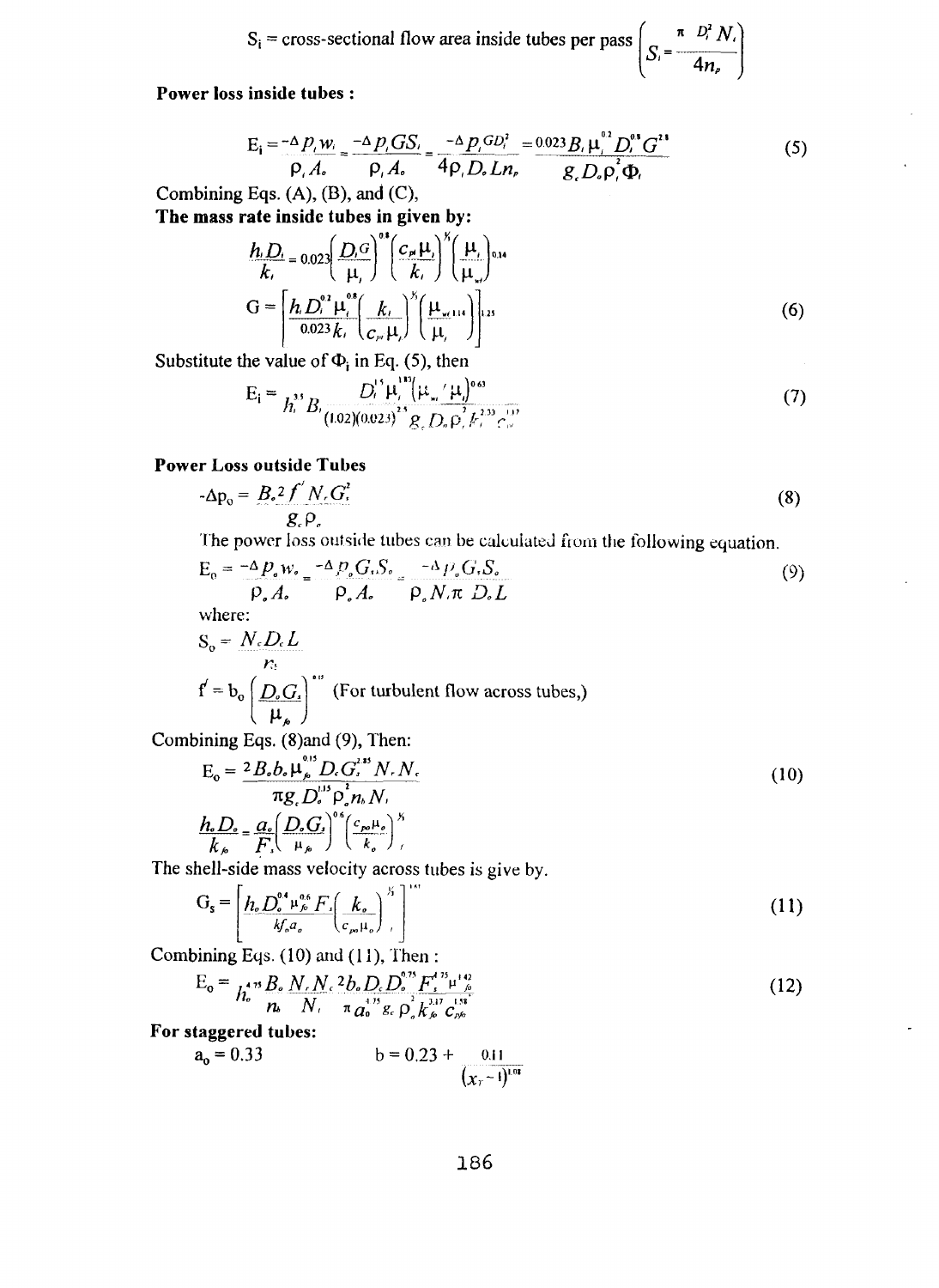**For tubes in line:**

$$
a_0 = 0.26 \qquad b = \frac{0.08 \chi_L}{\left(\chi_L - 1\right)0.43 + 1.13 / \chi_L}
$$

All the terms in the brackets are set by the design conditions or can be approximated with good accuracy on the first trial. The value of  $B_i$  and  $B_o/n_b$  are not completely independent of the film coefficients, but they do not vary enough to be critical. As s first approximation,  $B_i$  is usually close to 1, and  $B_0$  is often taken to be equal to or slightly greater than the number of baffle passes  $n_b$ . The value of the safety factor  $F_s$  depends on the amount of bypassing and is often taken as 1.6 for design estimates.

The ratio N<sub>N</sub>/N, depends on the tubes layout and baffle, arrangement. For rectangular tubes bundles and no baffles, this ratio is equal to 1.0. For other tubes layouts and segmental baffles, the ratio is usually in the range of 0.6 to 1.2.

The power loss inside and outside tubes are then represented as:

$$
E_{i} = \Psi_{i} h_{i}^{3.5}
$$
\n
$$
E_{o} = \Psi_{o} h_{o}^{4.75}
$$
\nwhere:  
\n
$$
\psi_{i} = B_{i} \left[ \frac{12,200 D_{i}^{15} \mu_{r}^{143} (\mu_{r} / \mu_{r})^{0.63}}{g_{c} D_{e} \rho_{r}^{2} k_{r}^{233} C_{r}} \right]
$$
\nand,  
\n
$$
\psi_{o} = \frac{B_{o} N_{r} N_{c}}{n_{b} N_{r}} \left( \frac{2b_{o} D_{c} D_{o}^{9.75} F_{r}^{4.75} \mu_{r}^{14}}{\pi a_{o}^{9.75} g_{c} \rho_{o}^{2} k_{p}^{117} C_{r}^{158}} \right)
$$
\n
$$
\text{ation (1) can be expressed in terms of the variables } \Delta t_{2}, h_{1} \text{ and } A_{o} \text{ as :}
$$
\n
$$
\frac{1}{2} \left( \frac{1}{2} \frac{1}{2} \frac{1}{2} \frac{1}{2} \frac{1}{2} \frac{1}{2} \frac{1}{2} \frac{1}{2} \frac{1}{2} \frac{1}{2} \frac{1}{2} \frac{1}{2} \frac{1}{2} \frac{1}{2} \frac{1}{2} \frac{1}{2} \frac{1}{2} \frac{1}{2} \frac{1}{2} \frac{1}{2} \frac{1}{2} \frac{1}{2} \frac{1}{2} \frac{1}{2} \frac{1}{2} \frac{1}{2} \frac{1}{2} \frac{1}{2} \frac{1}{2} \frac{1}{2} \frac{1}{2} \frac{1}{2} \frac{1}{2} \frac{1}{2} \frac{1}{2} \frac{1}{2} \frac{1}{2} \frac{1}{2} \frac{1}{2} \frac{1}{2} \frac{1}{2} \frac{1}{2} \frac{1}{2} \frac{1}{2} \frac{1}{2} \frac{1}{2} \frac{1}{2} \frac{1}{2} \frac{1}{2} \frac{1}{2} \frac{1}{2} \frac{1}{2} \frac{1}{2} \frac{1}{2} \frac{1}{2} \frac{1}{2} \frac{1}{2} \frac{1}{2} \frac{
$$

Equation (1) can be expressed in terms of the variables  $\Delta t_2$ ,  $h_1$  and  $A_0$  as

$$
C_{T} = A_{o} k_{f} C_{Ao} + \frac{qH_{y}C_{u}}{C_{P_{v}}(\Delta t_{i} - \Delta t_{i} + t_{i}^{'} - t_{i}^{'} )}
$$
  
+  $A_{o} \Psi_{i} h_{i}^{3.5} H_{y} C_{i} + A_{o} \Psi_{i} h_{o}^{4.75} H_{y} C_{o}$   
by using lagrange multiplier method [8 and 9] then,  
 $C_{v} = A_{v} V_{v} C_{v} + \frac{qH}{C_{v}} C_{v}^{2}$ 

$$
C_{T} = A_{o} K_{F} C_{Ao} + \frac{q H_{v} C_{u}}{C_{P_{v}} (\Delta_{t_{1}} - \Delta_{t_{2}} + t_{1}^{'} - t_{2}^{'} )} + A_{o} V_{1} h_{1}^{3.5} H_{y} C_{i} + A_{o} V_{o} h_{o}^{4.75} H_{y} C_{o} + \lambda \left[ \frac{F_{r} (\Delta_{t_{2}} - \Delta_{t_{1}})}{q \ln(\Delta_{t_{2}} / \Delta_{t_{1}})} - \frac{1}{A_{e}} \left( \frac{D_{e}}{D_{i} h_{i}} + \frac{1}{h_{o}} + \right) + R_{dw} \right]
$$
(15)

#### **optimum** value of  $h_0$ .

The following relationship between the optimum values of  $h_i$  is obtained by taking the partial derivative of  $E_q$ . (15) with respect to  $h_i$  and then with respect to  $h_0$ , setting the results equal to zero, and eliminating  $A_0$  and  $\lambda$ :

$$
\frac{\partial c_{r}}{\partial h_{i}} = 3.5 A_{o, \rho \rho \tau} \psi_{i} h_{i, \rho \rho i}^{2.5} H_{\nu} C_{i} + \frac{\lambda D_{o}}{A_{o, \rho \rho i} D_{i} h_{i, \rho \rho i}^{2}} = 0
$$
\n
$$
\frac{\partial c_{i}}{\partial h_{o}} = 4.75 A_{o, \rho \rho} \psi o h_{o, \rho \rho i}^{3.75} H_{\nu} C_{o} + \frac{\lambda}{A_{o, \rho \rho i} h_{o, \rho \rho i}^{2}} = 0
$$
\n
$$
h_{o, \rho \rho r} = \left(\frac{0.74 \psi_{i} C_{i} D_{i}}{\psi_{o} C_{o} D_{o}}\right)^{0.17} h_{i, \rho \rho i}^{0.78}
$$
\n(16)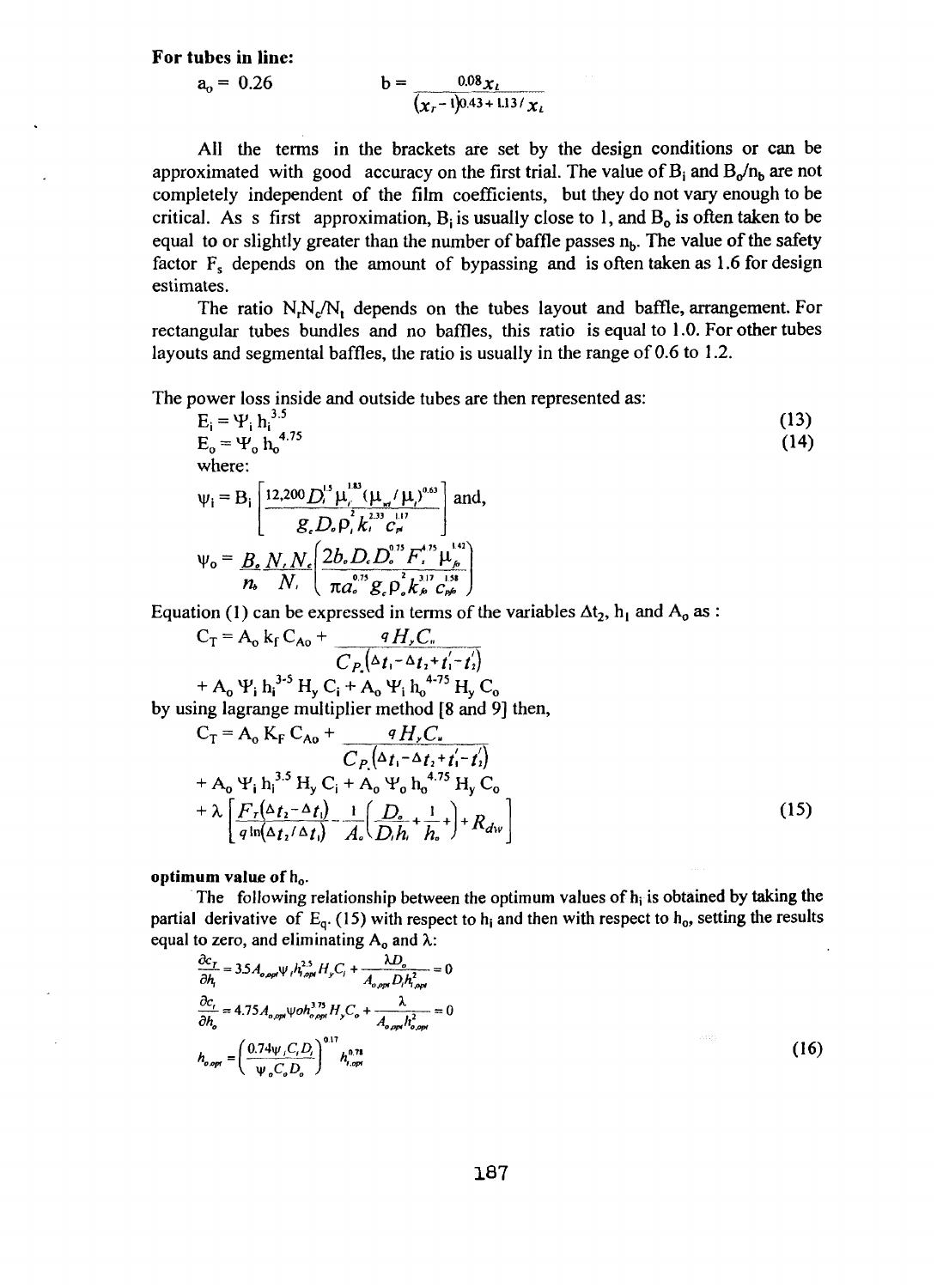#### optimum value of  $\bm{{\mathsf{h}}}_\textsf{i}.$

The optimum value of  $h_i$  can be determined by setting the partial derivatives of Eq. (15) with respect to  $A_0$  and with respect to  $h_i$ , setting the results equal to zero and eliminating  $A_0$  and  $\lambda$ . This gives a result with  $h_{i>opt}$  and  $h_{o\text{-opt}}$  as the only unknowns, and simultaneous solution with Eq. (16) yields Eq.(17), where h<sub>i,opt</sub> is the only unknown.

$$
\frac{\partial C_{I}}{\partial A_{o}} = K_{F} \cdot C_{Ao} + \psi_{i} h_{o,op}^{3.5} H_{y} C_{i} + \psi_{o} h_{o,op}^{4.75} H_{y} C_{o} + \frac{\lambda}{A_{o,op}^{2}} \left( \frac{D_{o}}{D_{i} h_{i,op}} + \frac{1}{h_{o,op}} + R_{dw} \right) = 0
$$
\n
$$
h_{i,op}^{3.5} \left[ 2.5 \psi_{i} H_{y} C_{i} + \frac{3.5 \psi_{i} H_{y} C_{i} D_{i} R_{dw} h_{i,op}}{D_{o}} + 2.9 \left( \frac{\psi_{i} C_{i} D_{i}}{D_{o}} \right)^{0.83} \left( \psi_{o} C_{o} \right)^{0.17} H_{y} h_{i,op}^{0.22} \right] = K_{F} C_{Ao}
$$
\n(17)

#### **optimum value of** Uo:

A trial-and error can be used to obtain  $h_{i, opt}$  from Eq (17). Then, by Eqs. (2) and (16), the value of  $U_{o,\text{opt}}$  can be determined as:

$$
U_{o,op} = \left(\frac{D_{o}}{D_{r}A_{o,op}} + \frac{1}{h_{o,op}} + R_{o} \right)^{-1}
$$
 (18)

#### **optimum value of**  $\Delta t_2$ **:**

 $\Delta t_{2,opt}$  can be determined by setting the partial derivatives of Eq.(15) with respect to  $\Delta t_2$  and with respect to A<sub>o</sub> equal to zero and eliminating  $\lambda$ . The result can be combined with Eqs. (3), (13) and (14) to give.

$$
\frac{F_{t}U_{o,op}H_{y}C_{u}}{C_{\rho u}(K_{r}C_{A0} + E_{t,op}H_{y}C_{i} + E_{o,op}H_{y}C_{o})} = \left(1 + \frac{t'_{1} - t'_{2}}{\Delta t_{1} - \Delta t_{2,op}}\right)^{2} \left(ln \frac{\Delta t_{2,op}}{\Delta t_{1}} - 1 + \frac{\Delta t_{1}}{\Delta t_{2,op}}\right)
$$
(19)

#### Optimum value of  $A_{0}$ :

Since  $\Delta t_{2, opt}$  and, therefore,  $\Delta t_{m, opt}$  are now known,  $A_{o,opt}$  can be determined from Eq. (3)

# $\mathbf{Optimum}$  value of  $\mathrm{G}% _{n}\left( \mathbf{1}\right)$  and  $\mathrm{G}_{\mathrm{s}}$ :

Equations (6) and (11) give  $G_{opt}$  and  $G_{s,opt}$ , respectively, in terms of  $h_{i,opt}$  and  $h_{o,opt}$ .

# **Optimum value of** wu:

The flow rate of the utility fluid (w<sub>u</sub>) is set by the value of  $\Delta t_2$ . Therefore, when  $\Delta t_{2,\text{opt}}$ is known,  $w_{u, opt}$  can be calculated from the Eq. [7]:

$$
w_{u,opt} = \frac{q}{C_{p_u}(\Delta t_1 - \Delta t_{2,opt} + t_1' - t_2')}
$$
 (20)

**Optimum values of**  $S_i$  and  $N_t$ . The optimum flow area inside the tubes per pass can be calculated from the following equation:

$$
S_{i,opt} = \frac{w_i}{G_{opt}} \tag{21}
$$

The optimum total number of tubes in the exchanger is

$$
N_{i,opt} = \frac{4n_p S_{i,opt}}{\pi D^2} \tag{22}
$$

# **Optimum value of** L:

The optimum length per tube is set by the optimum heat-transfer area and the total number or tubes. Thus, for a given tube diameter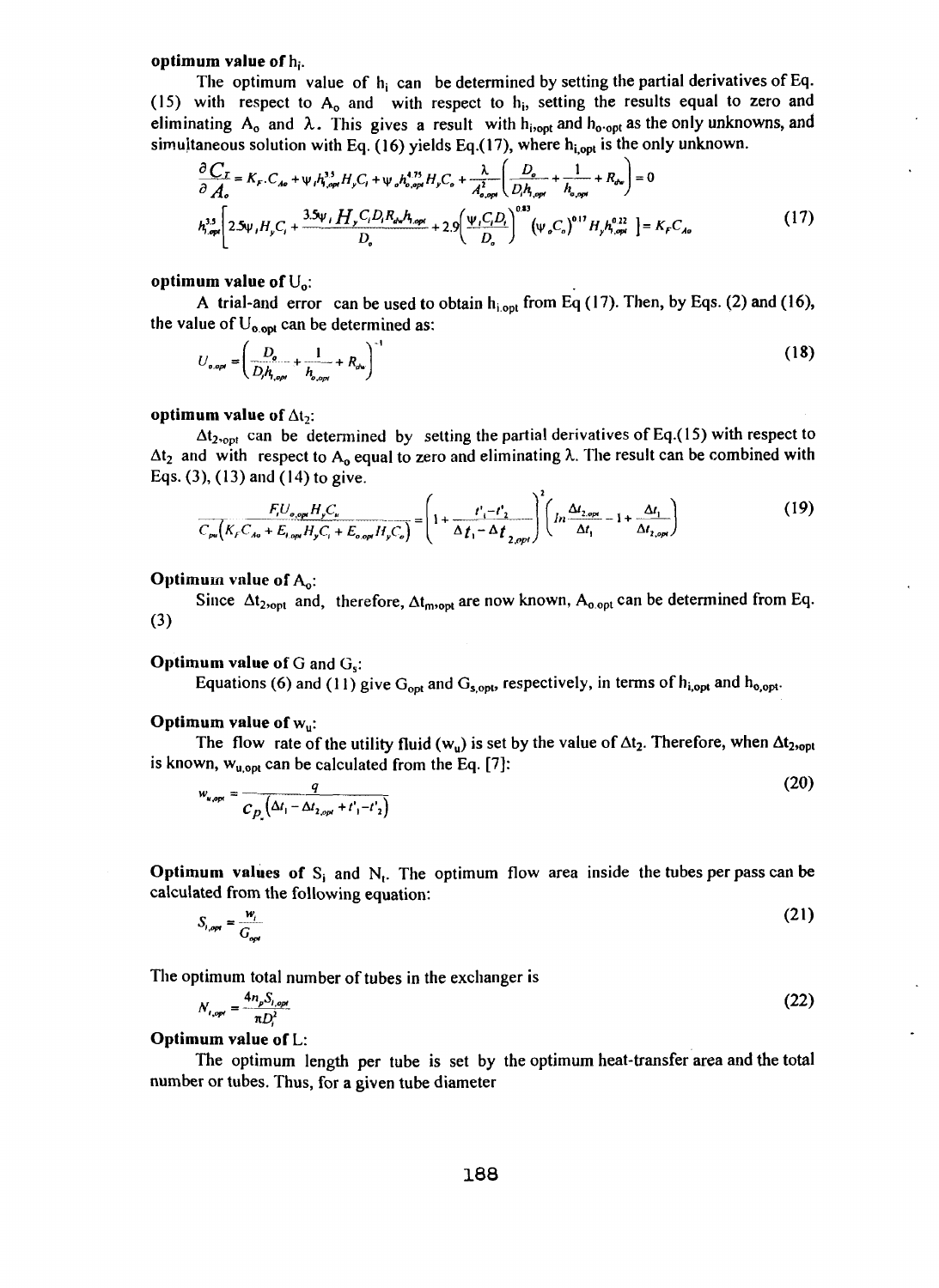$$
L_{op} = \frac{A_{o,op}}{\pi D_o N_{o,op}}
$$
 (23)

**Optimum values of**  $S_0$ ,  $N_0$  and  $n_b$ :

The following equation gives the optimum shell-side free-flow area across the shell axis:-

$$
S_{o,op} = \frac{w_o}{G_{i,op}} \tag{24}
$$

The number of clearances  $N_c$  for flow between tubes across the shell axis is determined by the number of tubes in the shell, the pitch of the tubes, and the arrangement of the tubes. For the common case of a cylindrical shell and trans-verse clearances giving the minimum free area, the following equations can be used to obtain an approximation of  $N_{\text{c} \text{ ont}}$ With square pitch and  $\rm N_t$  greater than 25

$$
N_{c,opt} = 1.37 \left( N_{t,opt} \right)^{0.475} \tag{25}
$$

With equilateral triangular pitch and  $\mathsf{N}_\mathsf{t}$  greater than 20

$$
N_{c,opt} = 0.94 + \left(\frac{N_{c,opt} - 3.7}{0.907}\right)^{1/2}
$$
 (26)

The optimum number of baffle spaces can be estimated from the Eq. [7]:

$$
n_{b,opt} = \frac{N_{c,opt} D_c L_{opt}}{S_{c,opt}}
$$
 (27)

Using the above methods a computer program for optimum design of heat exchanger is developed (flow chart schematic 1).

#### CASE STUDY

The optimal design case study is given below for a heat exchange cooling gas by water:

#### **1- Heat Exchanger specifications**

- cross flow steel shell- and tube with one pass.
- waters as cooling agent passes on shell side.<br>Tubes outside diameter  $= 25$  mm
- Tubes outside diameter  $= 25$  mm<br>Tubes inside diameter  $= 20$  mm
- Tubes inside diameter  $\overline{a}$
- Triangular pitch of Staggered tube  $= 24$  mm<br>Installation cost  $= 6$
- $= 0.15$  total cost
- Annual fixed charge  $= 0.2$  total cost
- Cooling water cost (including pumping cost)  $\approx 0.50$  L.E. / M<sup>3</sup><br>Energy cost  $= 25$  P.T / KWH.  $\overline{a}$
- $=25$  P.T/KWH.  $\ddot{\phantom{a}}$
- Annual working hour  $= 7000$  hr.

# **II: INPUT DATA**:

 $\overline{a}$ 

Gas is to be cooled with water.

- Exit cooling water temperature  $= 43 \degree$ C. - Average  $\Delta t$  over cooling-water film = 0.1 total  $\Delta t$ - Average  $\Delta t$  over air film = 0.8 total  $\Delta t$ <br>- Inlet air temperature = 66 °C. - Inlet air temperature  $= 66 °C$ .<br>- Exit air temperature  $= 38 °C$ . - Exit air temperature
- Gas mass flow  $= 2.5 \text{ kg} / \text{sec}$ .

- **Tube side fluid**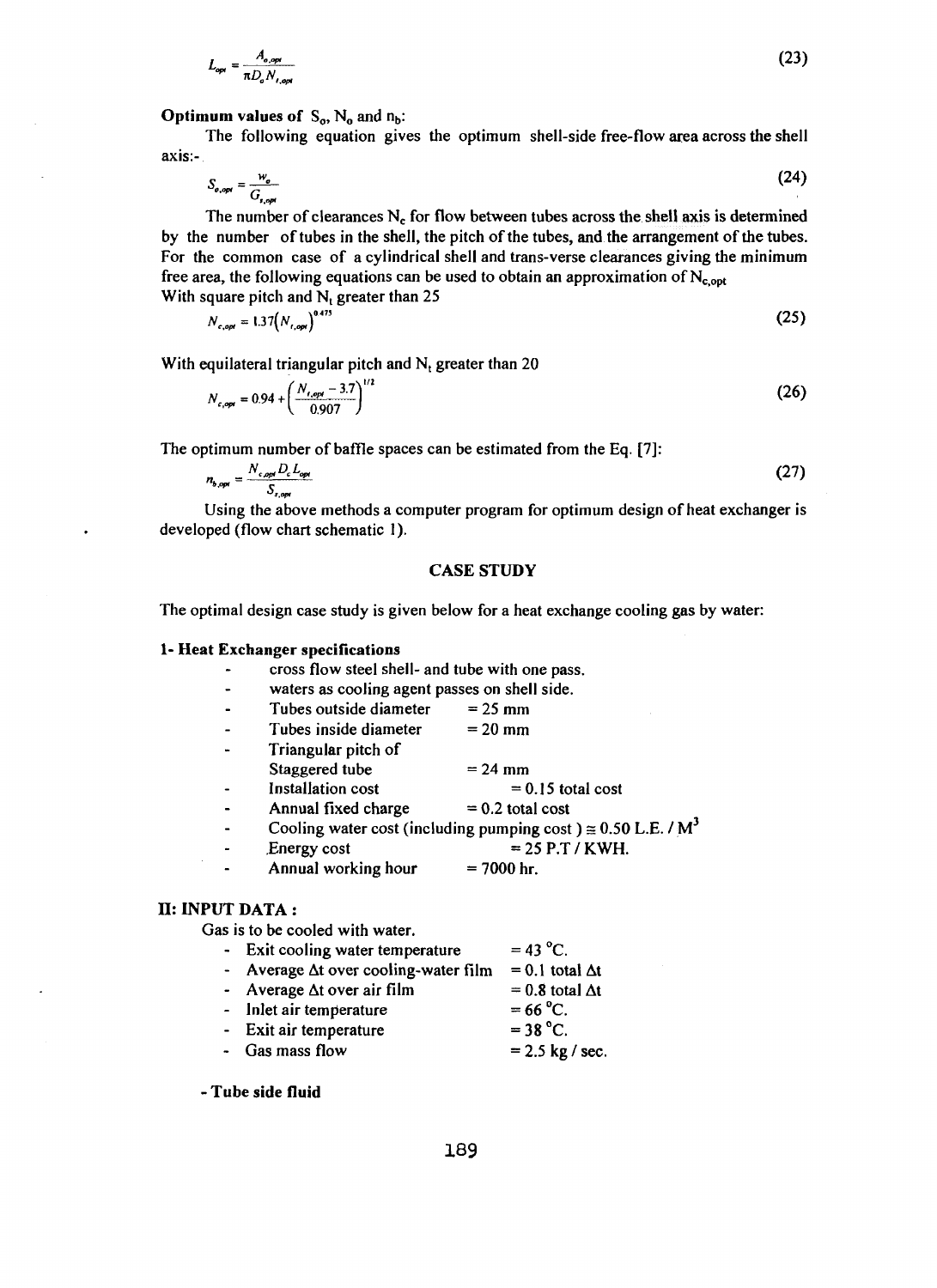|                             | Density                                                                   | $= 10.88$ kg/m <sup>3</sup> . |  |
|-----------------------------|---------------------------------------------------------------------------|-------------------------------|--|
|                             | Specific heat                                                             | $= 1.04$ kj/kg $\mathrm{R}$ . |  |
|                             | - shell side fluid                                                        |                               |  |
|                             | - Density                                                                 | $= 1000 \text{ kg/m}^3$ .     |  |
|                             | Specific heat                                                             | $= 4.18$ kj/kg $\mathrm{R}$ . |  |
| - General                   |                                                                           |                               |  |
|                             | Correction factor to account for friction, sudden                         |                               |  |
|                             | contraction                                                               | $= 1.2$                       |  |
|                             | - $N^2$ of clearance between tubes X n <sup>2</sup> of rows / total no of |                               |  |
|                             | tubes                                                                     | $= 1$                         |  |
|                             | - Clearance between tubes                                                 | $= 0.61 E-2$                  |  |
| <b>III: Output Results:</b> |                                                                           |                               |  |
|                             | - Number of Tubes                                                         | $= 45$ tube.                  |  |
|                             | Tube length                                                               | $= 3.26$ m                    |  |
|                             | Installed cost                                                            | $= 18.000 L.E.$               |  |
|                             |                                                                           |                               |  |

| $\blacksquare$ Installed cost | $-10.000 L.E.$                 |
|-------------------------------|--------------------------------|
| $-$ hi, opt.                  | $= 433$ w / m <sup>2</sup> . K |
| $-$ Uo, opt.                  | $= 312 \text{ w/m}^2$ . K      |
| $-\Delta t_2$ , opt.          | $=6\%$                         |
| $- A_0$ , opt.                | $= 1.2 \text{ m}^2$ .          |
|                               |                                |

#### **SUMMARY AND CONCLUSIONS**

- 1- An optima! design of heat Exchanger for nuclear installation based upon Ihefiiiuhydrautic considerations, economical *&:-.-r-i* ols and radiological safety considerations is piesented.
- 2- The presented design of shell and tube heat exchanger is optimized analytically.
- 3- A computer program: based upon the presented analytical optimization analysis is developed for computer as a computer aided design package.
- 4- A case study for optimal design of shell and tubes heat exchanger based upon the devised computer program is presented.

#### **REFERENCES**

- El- Wakil, M., "Nuclear Heat Transport" 1SPN-0-7002-2309-6, Library of Congress Catalog card number 77-117-433, 1973. INT. Text Book Company Washington Dc.
- 2. "SAR, Review Plan and Acceptance Criteria" U. S, Nuclear Reg. Commission 20555-0001 Draft, August, 1995
- 3. IAEA, Safety Series 35-51 VIENNA, June 1992
- 4. Safety Series no, 50-C-D IAEA Safety Standards:
- "Design for Safety of Nuclear Power Plants" IAEA, VIENNA, 1978
- 5. E. A. D. Saunders, "Heat Exchangers, Selection and Construction" Longman Scientific & Tech. 1988
- 6. R. K. Shah and A. C. Mueller, "Heat Exchangers", McGraw-Hill, (1977).
- 7. M. S. Peters and K. D. Timmer haus, "Plant Design and Economics for Chemical Engineers", McGraw-Hill, 1980.
- 8. C. Lanczos, "The variational principles of Mechanics,"  $2<sup>nd</sup>$ , University of Toronto Press, Toronto, Canada, 1961.
- 9. I. S. Sokolnik and R. M. Redheffer, "Mathematics if Physics and Modern Engineering," 2<sup>nd</sup> ed., McGraw - Hill Book Company, New York, 1966.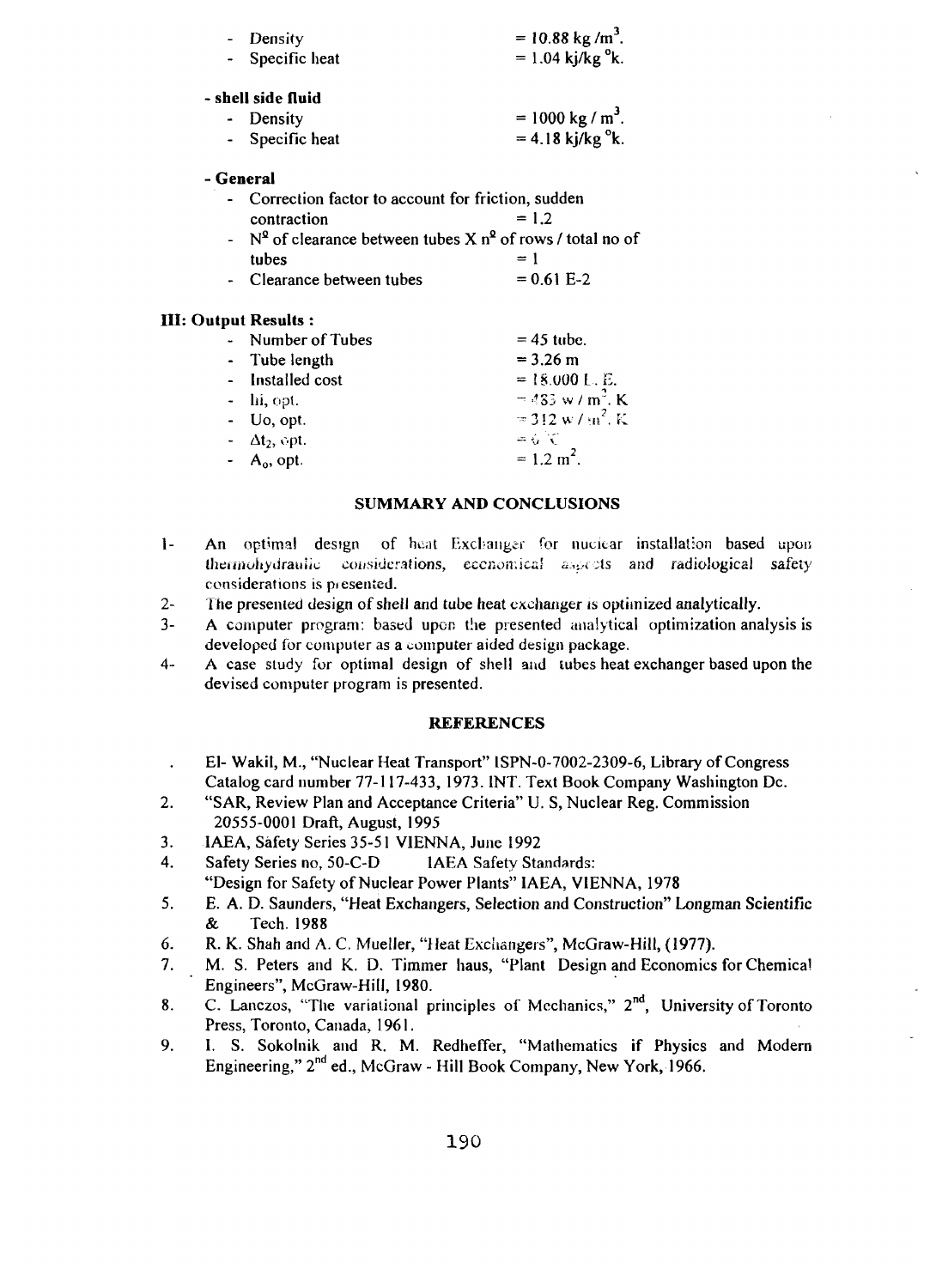- 10. W. H. Mcadams, "Heat Transmission," 3<sup>rd</sup> ed., <sup>p</sup>. 434, McGaw Hill Book Company, New York, 1954.
- 11. IAEA, VIENNA, 1988 75-INSAG-3 "International Nuclear Safety Advisory group: Basic Safety Principle for Nuclear Power Plants".
- 12. ICRP,VPL21,NO(1-3)(1991)

 $\bar{\gamma}$ 

J.

 $\ddot{\phantom{0}}$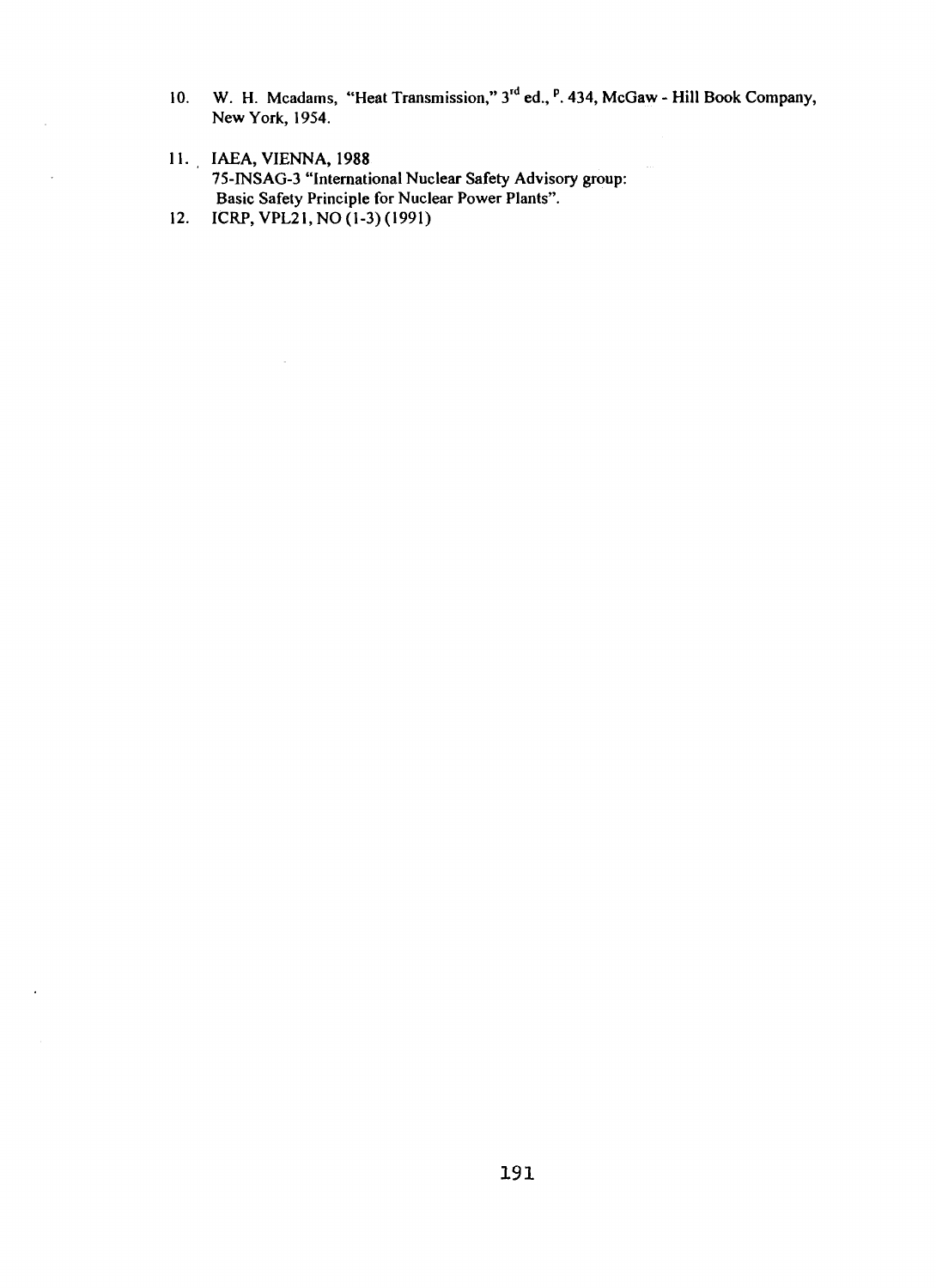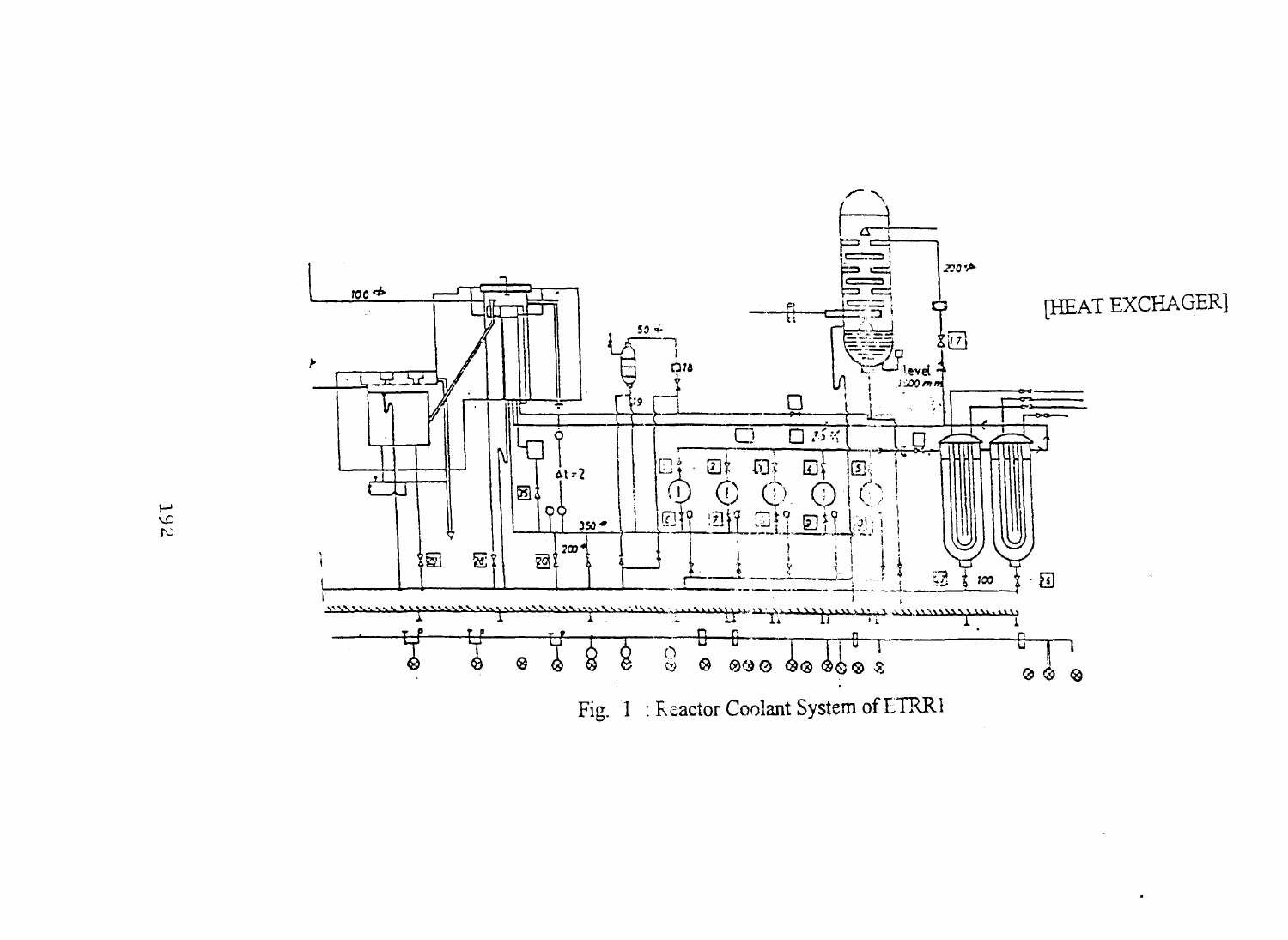



 $\sim$   $\sim$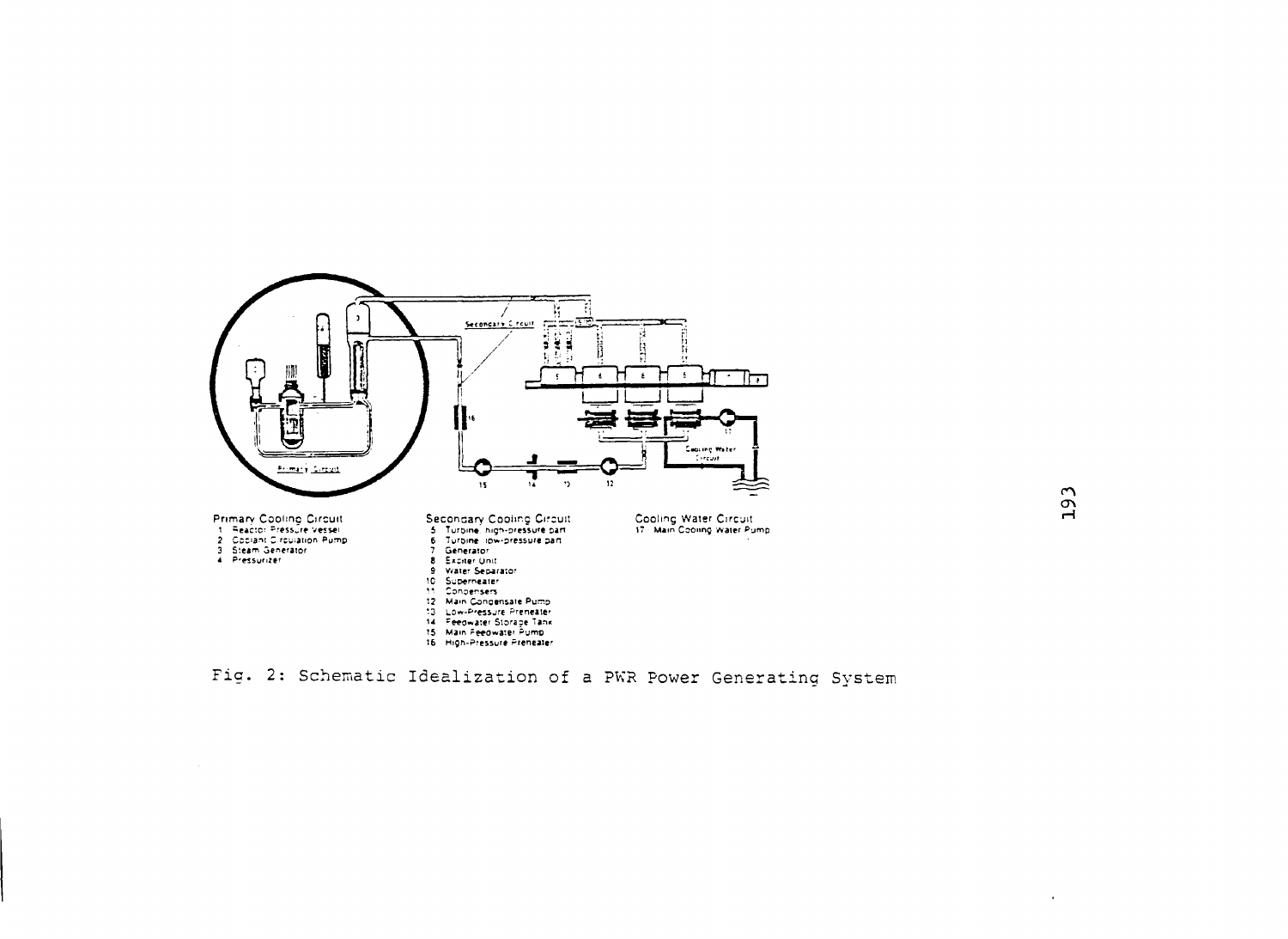

- 1-Shell 2 - Stationary tabesheet. 3 - Stationary (or rear) head-bonnet . 4 - Tie rods and spacer. 5 - Baflles.  $6 -$ Tubes. 7 - Expansion joint. 8 - Saddle. 9 - pass partation. 10 - Stationary (or rear) head-channel.
	- Fig.  $\bullet$ : Shell and tube heat exchanger (fixed tubesheet exchanger (AEM) refer to TEMA table).